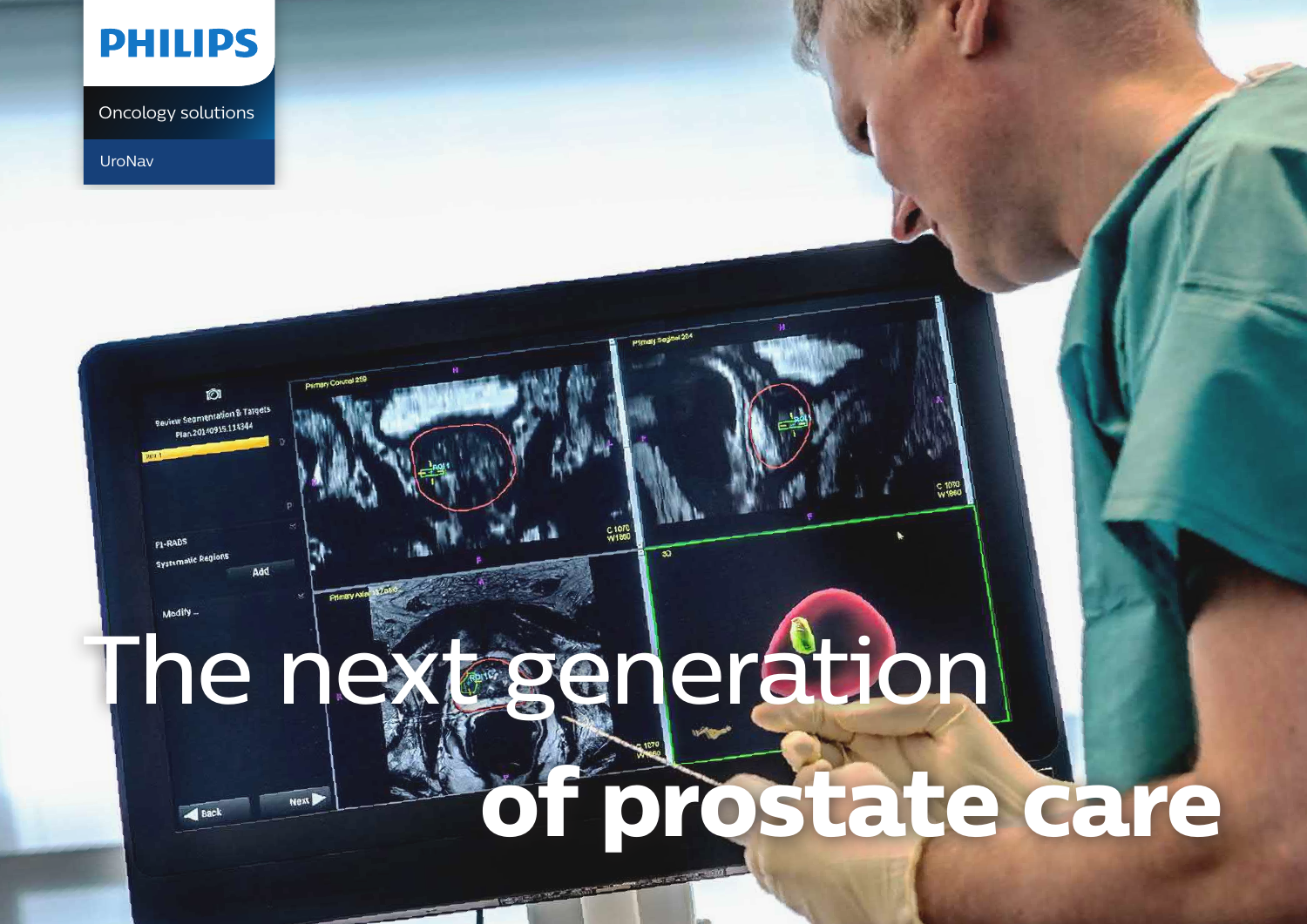## **Partnering to build best-in-class oncology programs**

Philips recognizes that oncology care requires integrated approaches across patient pathways. From diagnosis and staging, to treatment decision, to therapy planning and follow-up, Philips is addressing challenges in cancer care by providing solutions across the entire care delivery pathway.

Philips is relentless in its pursuit to help you build best-in-class oncology programs in the ever-changing healthcare landscape.

Because today, health knows no bounds and neither should healthcare.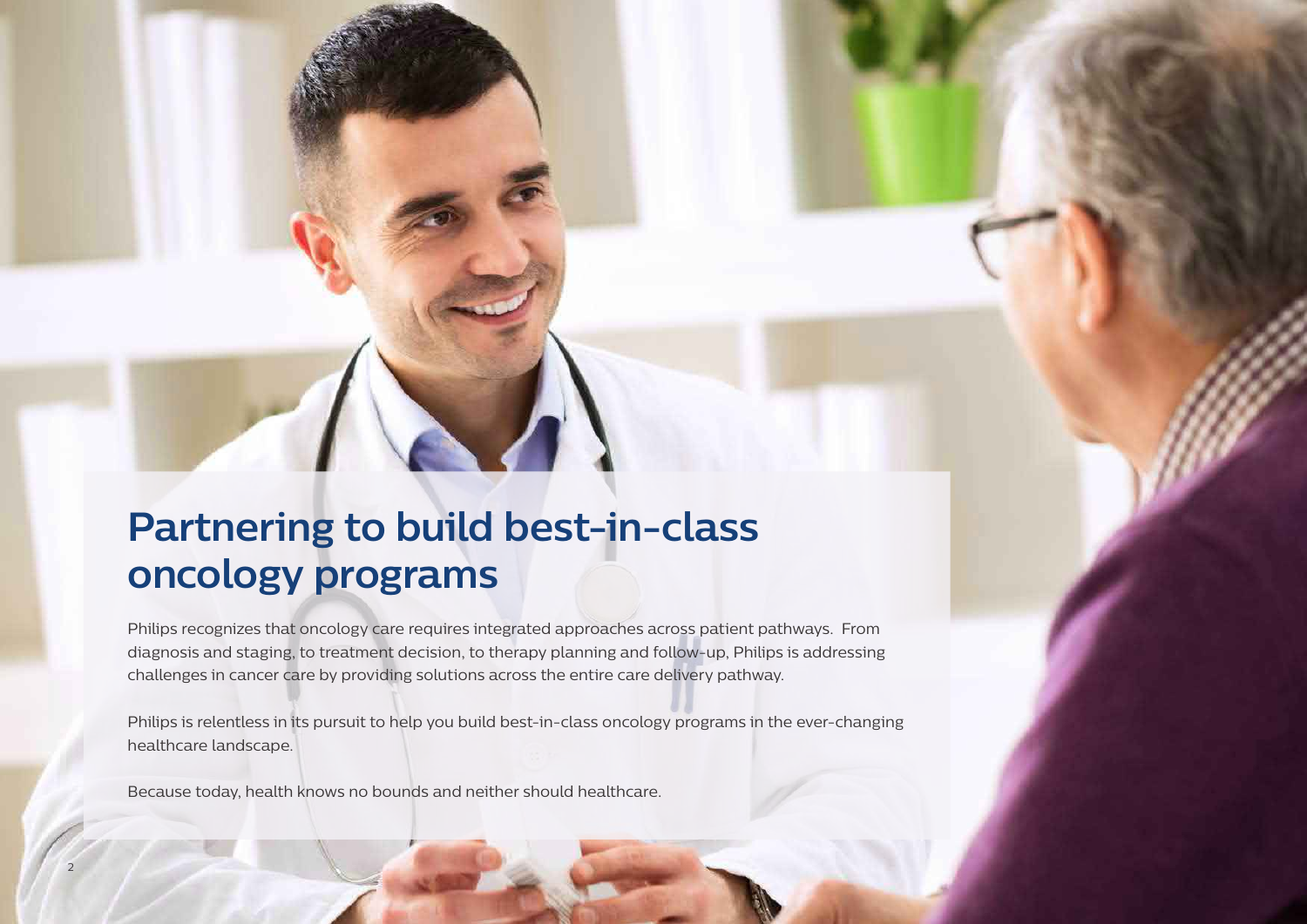## **The traditional approach**

Current methods of prostate cancer screening, such as prostate-specific antigen (PSA) tests and digital rectal exams (DRE), are somewhat unreliable and can lead to many uncertainties for both patient and urologist. Prostate biopsy, the most reliable method of detection, is a challenge because of the difficulties in visualizing not only the entirety of the prostate, but also the location of the biopsy needle. Transrectal ultrasound-guided prostate biopsy (TRUS), the current biopsy standard, commonly suffers from poor image resolution, and the biopsy needle often passes through tumor-free areas of the prostate **- potentially missing the tumor entirely.**



**MR/US fusion aligns and registers prior diagnostic MR images (bottom) with real-time ultrasound images (top). The purple outline displays the segmented prostate anatomy from the MR exam and green/red "targets" indicate the location of the MR suspicious lesions.1**

1 Pinto PA, Chung PH, Rastinehad AR, et al. Magnetic resonance imaging/ultrasound fusion guided prostate biopsy improves cancer detection following transrectal ultrasound biopsy and correlates with multiparametric magnetic resonance imaging. J Urol. 2011;186:1281.



#### A better way

#### **Targeted MR/ultrasound biopsy is poised to become a new standard in prostate**

**care.** The UroNav Fusion Biopsy System from Philips fuses

pre-biopsy MR images of the prostate with ultrasound-guided biopsy images in real time, for excellent delineation of the prostate and suspicious lesions, as well as clear visualization of the biopsy needle.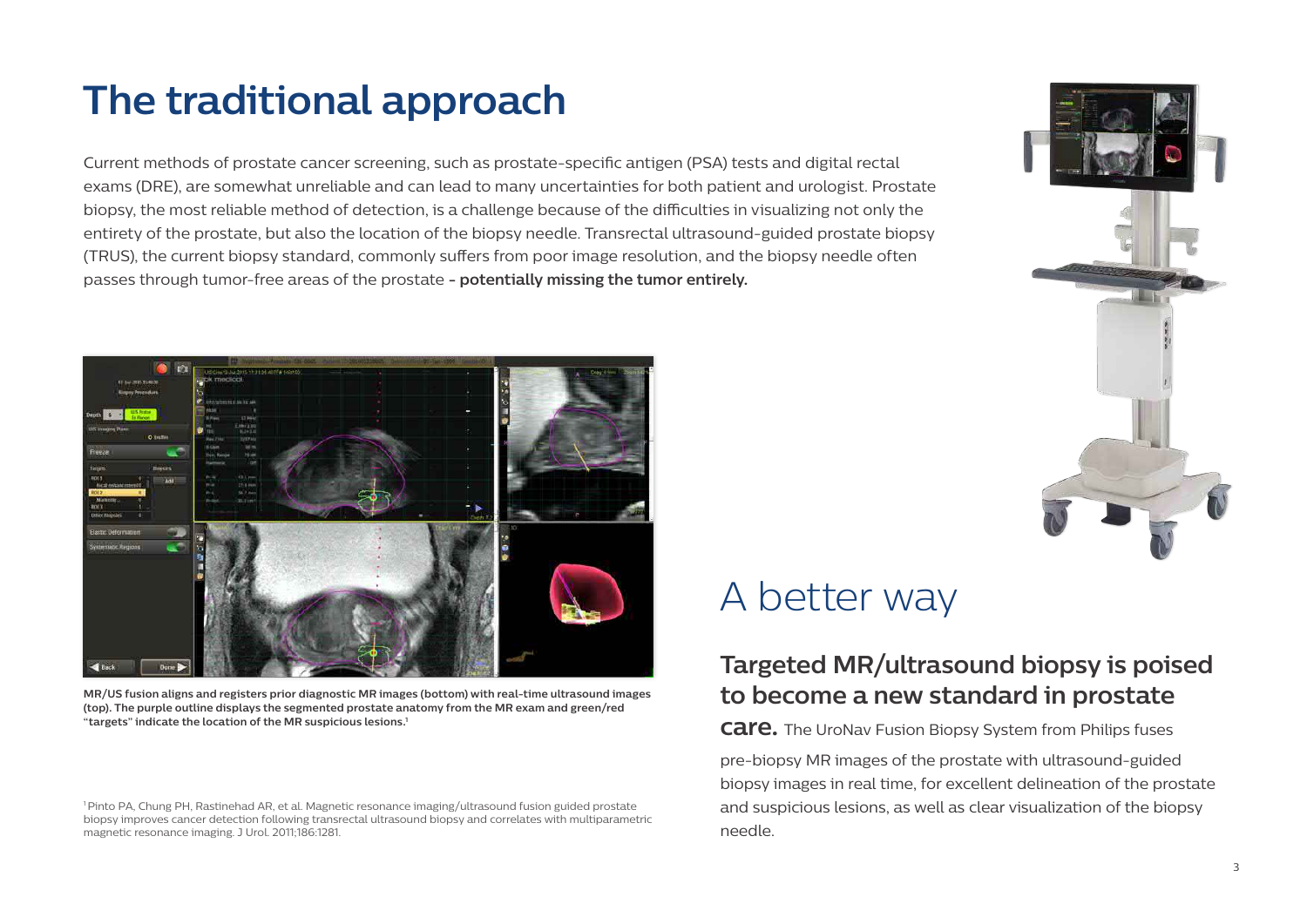

# **Trusted by the best**

UroNav is used at 15 out of the top 20 ranked US hospitals<sup>2</sup>

#### **Bringing the power of MRI to Urology**

With UroNav, there is no need for complex mechanical devices or complicated, time-consuming setup routines. UroNav keeps the targeted MR/ultrasound biopsy procedure in your hands with a simple workflow and unique features designed around you and your clinical needs.

> 2 U.S. News and World Report: 2017 Best Hospitals Ranking (Urology) https://health.usnews.com/besthospitals/rankings/urology (sales data on file).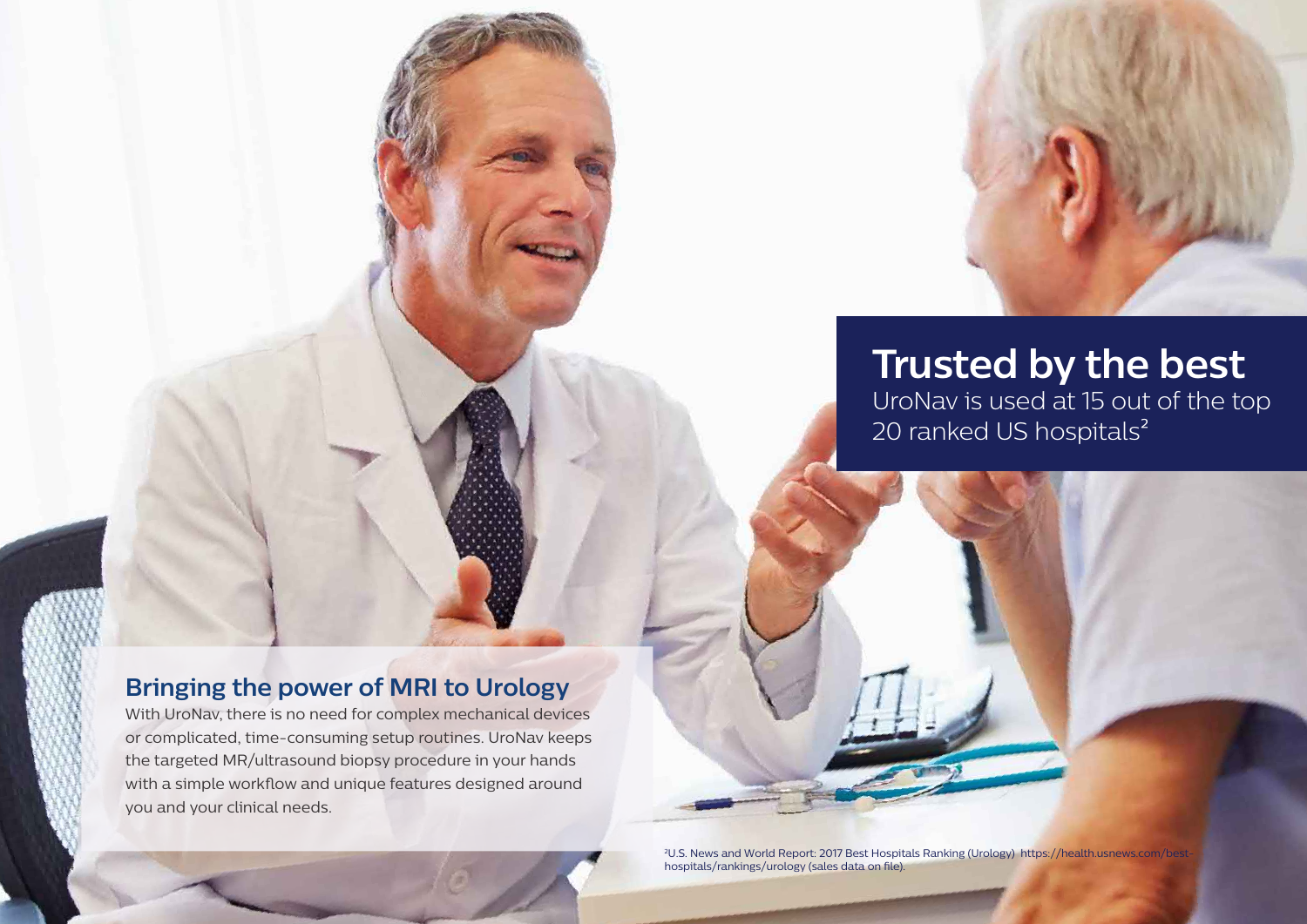

#### **We work how you work**

UroNav fusion biopsy system combines electromagnetic tracking and navigation, similar to the GPS in your car, with an onboard computer and a real-time imaging interface in one easy-to-use, mobile workstation. A small, localized electromagnetic field is generated and used in conjunction with a navigation sensor mounted to your existing ultrasound transducer\*. Simply position the navigation system above the patient and you're ready to take advantage of UroNav's simple, guided workflow – which follows the same TRUS biopsy procedure that you are used to.



**UroNav navigation sensor is mounted to your existing TRUS probe.\***



**The UroNav electromagnetic field generator is positioned above the patient's pelvis.**

#### **We have you covered** from every angle

UroNav supports both transperineal and transrectal biopsy approaches providing the flexibility necessary to incorporate fusion-guided biopsy into your preferred biopsy method. When UroNav is used in combination with the UroNav mobile stepper system and two navigation sensors, the system will automatically detect that a transperineal biopsy approach is being initiated. UroNav then presents an intuitive, guided workflow and interface optimized to support a transperineal biopsy.

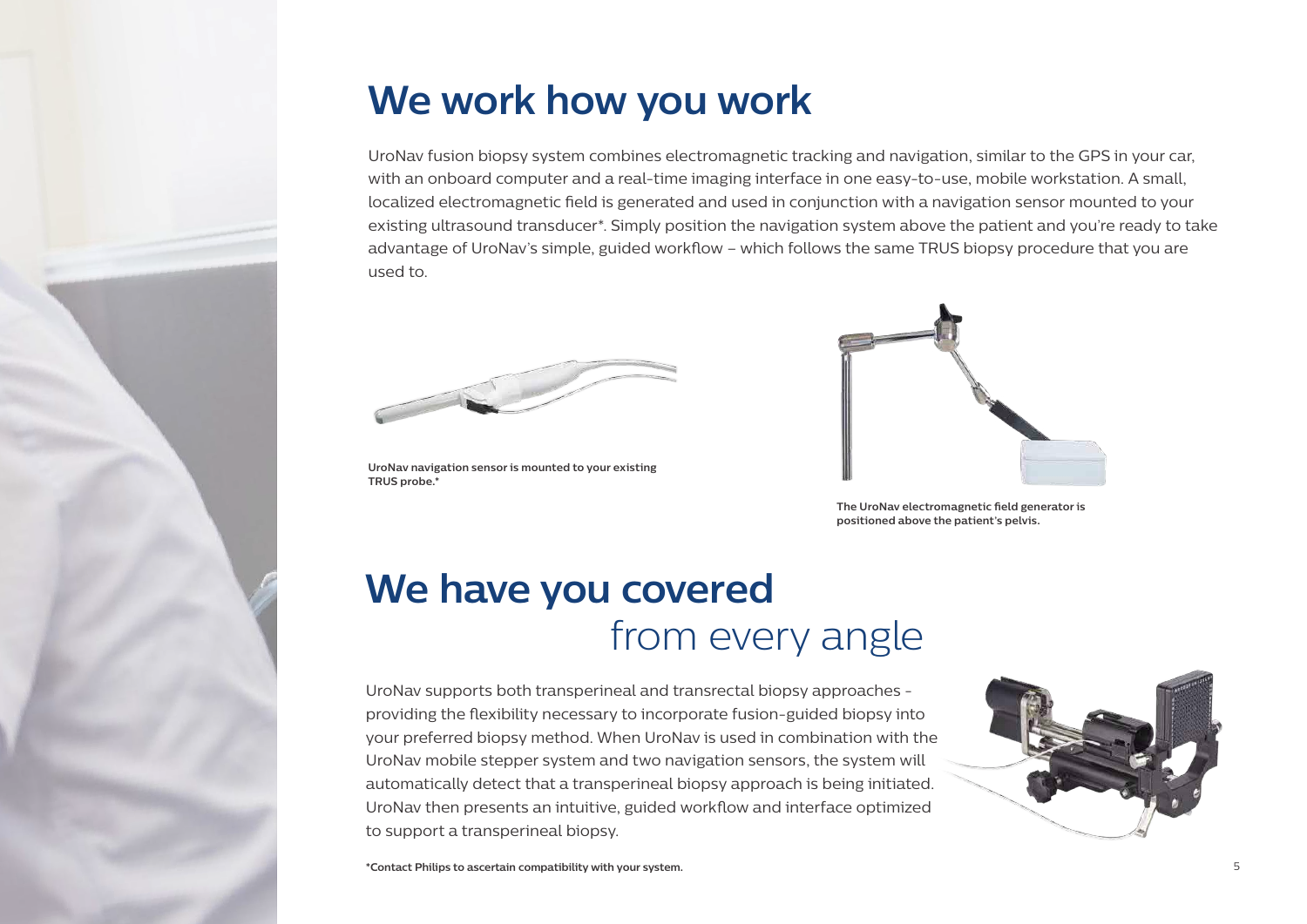# **Bringing it all together**

UroNav interfaces directly with both DynaCAD Prostate and our clinical data management platform - connecting Radiology and Urology like never before. Prostate and lesion segmentation data from Radiology are quickly transferred to our data management platform for review and target identification prior to biopsy. Following the biopsy procedure, biopsy core location data, images, and videos can be viewed in our intuitive, browser-based interface. Digital pathology data can be added and reviewed anytime following the biopsy for a complete patient view to support treatment decisions based on established clinical pathways.



**DynaCAD Prostate provides the diagnostic MR information needed for the fusion biopsy. Post-biopsy core location data from UroNav can be sent back to Radiology and viewed on DynaCAD as a "reverse fusion" with a pre- or post-biopsy MRI.**



**An intuitive timeline provides quick access to biopsy produced information - including core location data, regions of interest, as well as images and videos captured during the procedure.**

### The power of collaboration

Amazing things can happen when powerful minds are brought together through equally powerful technology. Philips continues to step outside the traditional boxes of healthcare to bring shared clinical knowledge, patient information, and imaging data together with a common goal – enhancing collaboration with a focus on the health continuum - because there's always a way to make life better.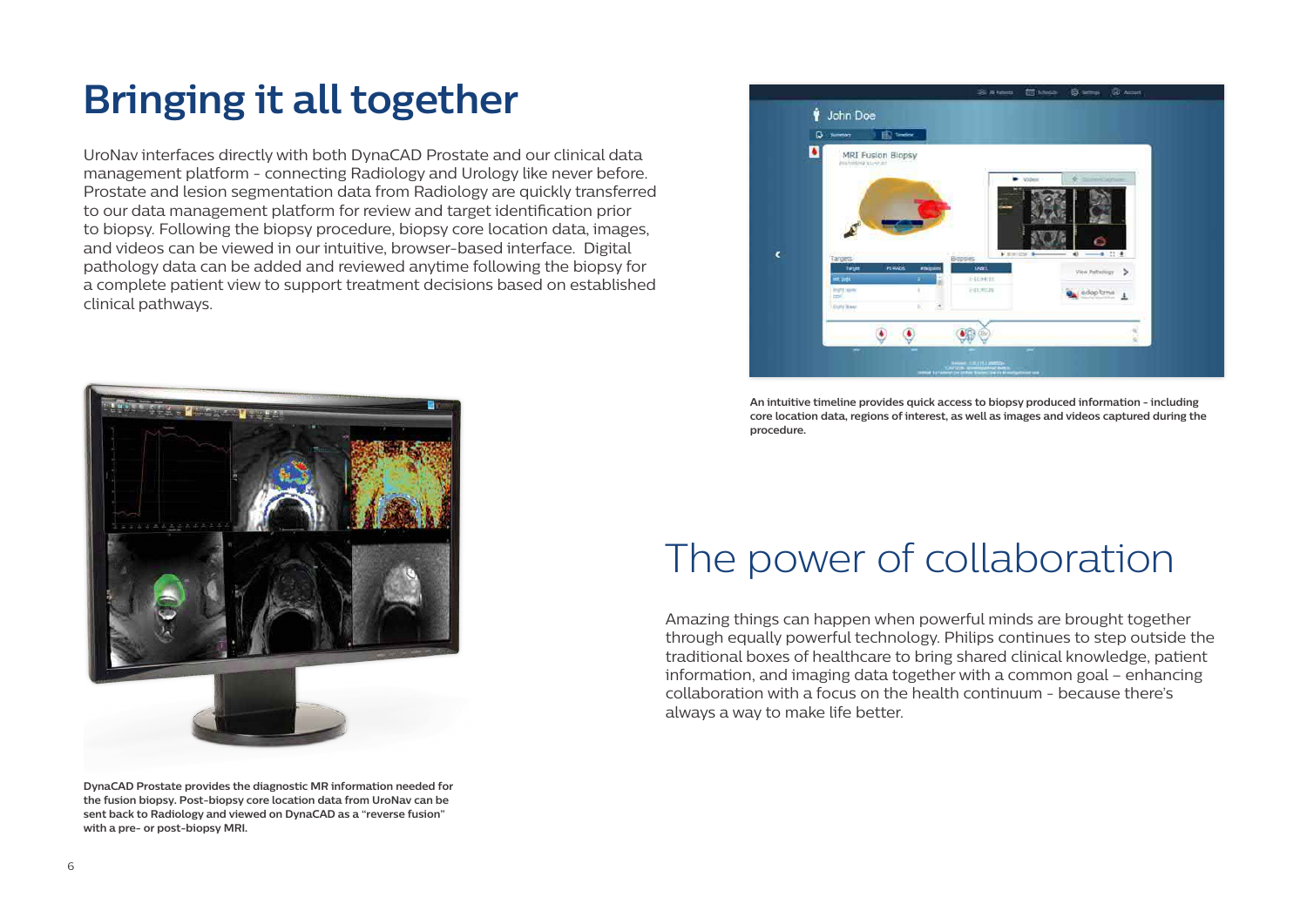#### **30%** Improvement in detection of aggressive cancer<sup>3</sup>

3Siddiqui MM, Rais-Bahrami S, Turkbey B, et al. Comparison of MR/Ultrasound Fusion–Guided Biopsy With Ultrasound-Guided Biopsy for the Diagnosis of Prostate Cancer. JAMA. 2015;313(4):390-397.